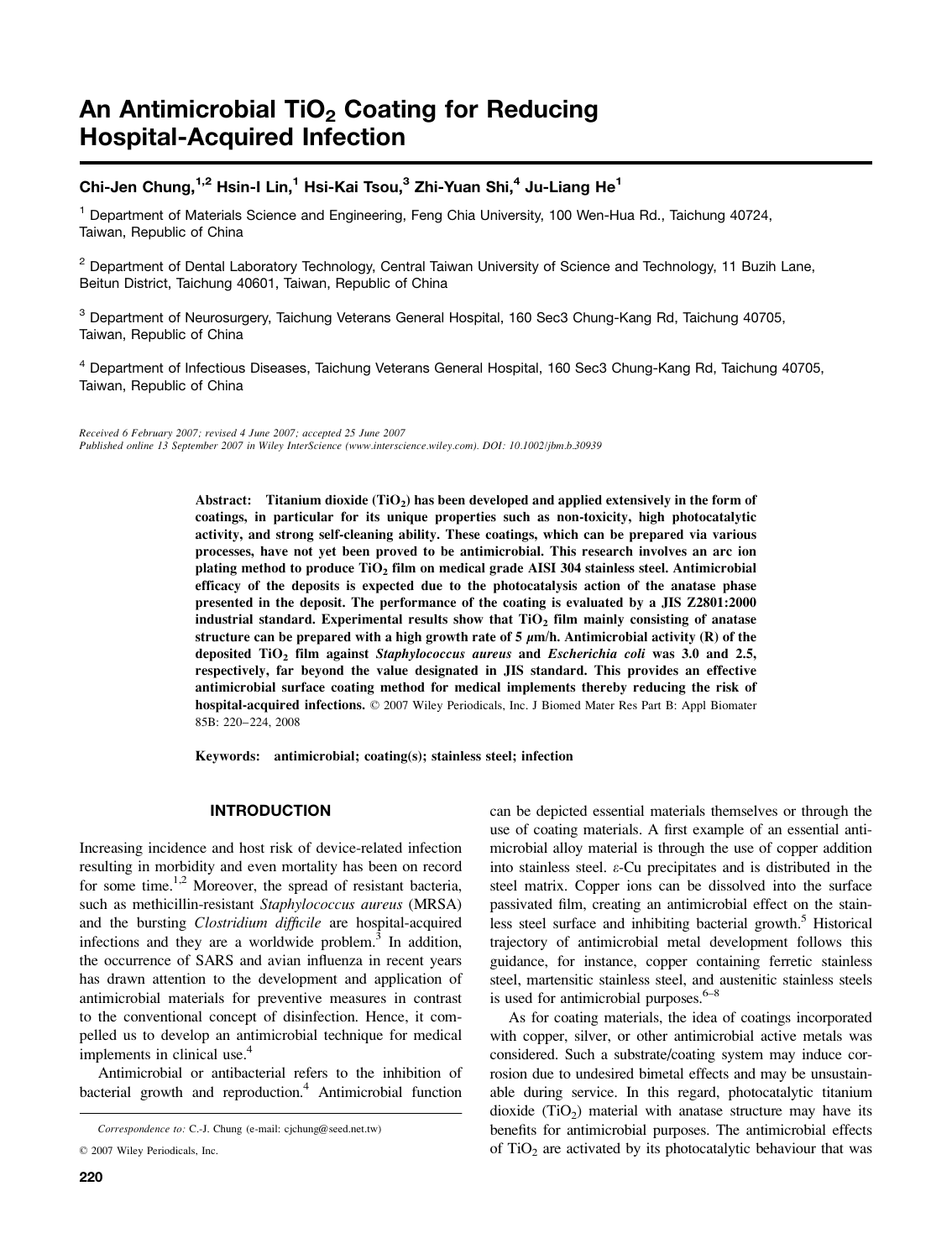

Figure 1. Schematic illustration of the AIP system. [Color figure can be viewed in the online issue, which is available at www.interscience. wiley.com.]

firstly discovered by Fujishima and Honda.<sup>9</sup> This has led to tremendous research on the mechanism and improvement of microstructure and photocatalytic performance.<sup>10–12</sup> The photocatalytic process of  $TiO<sub>2</sub>$  involves the generation of electron-hole pairs when exposed to light.<sup>13</sup> Aggressive oxygen radicals are generated by the electron attack, and the hole accelerates hydroxyl radical formation. These radicals eventually attack bacteria or viruses in terms of inhibiting DNA clonal processing.<sup>14–16</sup> Although photocatalytic coating techniques have been developed,  $13,17-20$  they have not been proved to be antimicrobial, until recently researchers successfully deposited  $TiO<sub>2</sub>$  films by wet processes<sup>21,22</sup> and sputter deposition.<sup>23</sup> These films however require real-time heating or post-annealing. The advantages of using arc ion plating (AIP) to prepare  $TiO<sub>2</sub>$  film include low-temperature deposition, high growth rate and strong film adhesion.<sup>17,18</sup> Our previous research in preparation of  $AIP-TiO<sub>2</sub>$  films indicated that the film deposited with maximum amount of anatase phase presented ultimate photocatalytic efficiency. This corresponds to a specific deposition condition with 100% oxygen pressure at 0.5 Pa for 60 min deposition. This study attempted to use an AIP method to deposit  $TiO<sub>2</sub>$  by using this optimized deposition condition on common medical grade AISI 304 stainless steel. Antimicrobial efficacy of the deposited specimens was evaluated according to JIS standard. The success may provide an effective antimicrobial surface coating method for medical implements to reduce the risk of hospital-acquired infections.

#### MATERIALS AND METHODS

#### Coating and Characterization

Figure 1 schematically illustrates the  $AIP-TiO<sub>2</sub>$  coating system. It consists of a deposition chamber, arc power supply, pumping system, and gas flow control system. During deposition, oxygen is admitted into the deposition chamber to react with titanium ions that are emitted from a titanium target via cathode arc spots. Crystal structure of the deposited  $TiO<sub>2</sub>$  film is controlled by the deposition parameters. Ultimate photocatalytic efficacy of the  $AIP-TiO<sub>2</sub>$  film resulting from maximized content of anatase structure has been demonstrated in an early study.<sup>17</sup> This would presumably provide superior antimicrobial efficacy. The whole deposition time takes 1 h.

AISI 304 stainless steel was used as a substrate and specimens were cut to a dimension of 50 mm  $\times$  50 mm  $\times$ 1 mm to meet the demand for microstructure analysis and antimicrobial testing. The specimens were cleaned and dried before the deposition. An X-ray diffractometer was used to identify crystal structures of the deposited films, and a scanning electron microscope (SEM) was used to exam surfaces and cross sectional morphology of the deposits.

#### Antimicrobial Test

JIS  $Z2801:2000^{24}$  was employed as a standard to test the antimicrobial efficacy. Figure 2 summarizes the procedure



Figure 2. Antimicrobial test procedure according to JIS Z2801:2000. [Color figure can be viewed in the online issue, which is available at www.interscience.wiley.com.]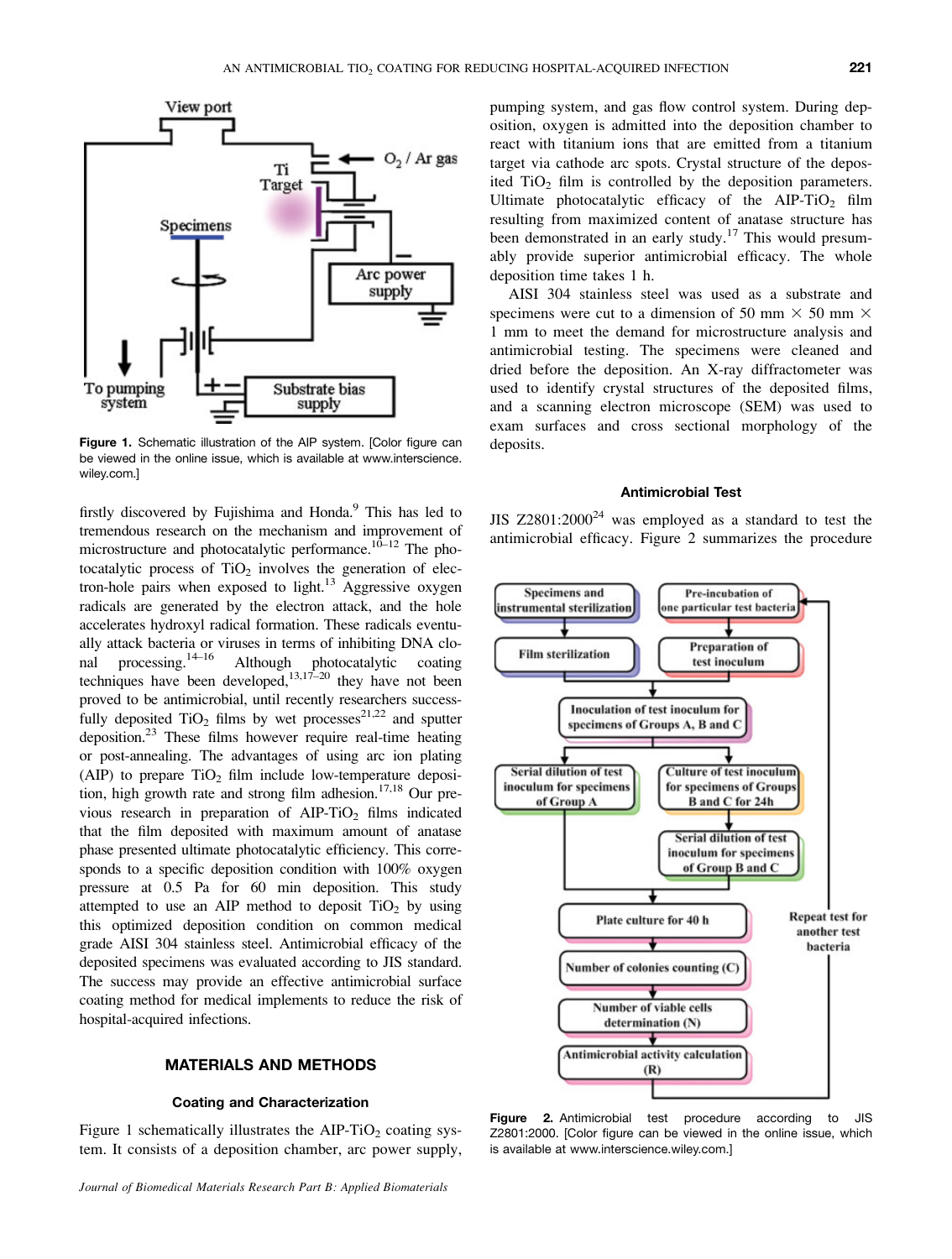

Figure 3. Test inoculum and film cover on the specimen. [Color figure can be viewed in the online issue, which is available at www. interscience.wiley.com.]

of doing this test. Group A and Group B consist of the uncoated stainless steel specimens, and Group C consists of TiO2 coated stainless steel specimens. All specimens and test equipment were sterilized with pressurized steam prior to this test. Test procedure was conducted through an aseptic operation so as to be free from contamination.

The bacterial strains used in this test were gram-positive Staphylococcus aureus and gram-negative Escherichia coli (American Type Culture Collection). Each of the tests was performed with an initial concentration of  $4 \times 10^5$  bacteria/ mL. Inoculation of the test onto specimen is shown in Figure 3, where the specimen is hosted in a sterilized Petri dish with surrounding temperature of  $35^{\circ}\text{C} \pm 1^{\circ}\text{C}$  according to JIS  $Z2801:2000^{24}$ . The specimens of Group A immediately underwent serial dilution and plate culture after inoculation. Serial dilution of each corresponding specimen by the dilute buffer was performed to a concentration of  $10^0$ ,  $10^1$ ,  $10^2$ ,  $10^3$ , and  $10^4$  fold, respectively. 1 mL of each diluted inoculum was taken for further plate culture for 40 h. Number of viable cells  $(N_A)$  was determined by counting the number of bacteria colonies  $(C_A)$  that grew in each Petri dish.

$$
N_{\rm A} = C_{\rm A} \times D_{\rm A} \times V_{\rm A} \tag{1}
$$

 $N_A$ , number of viable bacteria that correspond to Group A;  $C_A$ , number of bacteria colonies;  $D_A$ , fold of dilution;  $V_A$ , volume (mL) of the dilute buffer.

For accurate determination, only those  $C_A$  values that fell into 30–300 were taken and averaged from two parallel serialdilutions and inoculated Petri dishes. The calculated  $N_A$  value if less then 10 was set at 10 according to the JIS test standard.

Those corresponding to specimens of Group B and C were incubated in an incubator where all specimens were exposed to regular indoor fluorescent lighting with an intensity of 372.5 lux for 24 h. Serial dilution of the inoculum was performed the same procedure repeated with different plate cultures to obtain  $N_B$  and  $N_C$  that corresponded to the number of viable bacteria for Group B and C, respectively. Antimicrobial activity  $(R)$  of the TiO<sub>2</sub> coated specimen was calculated as follows.

$$
R = \left[ \log \left( N_{\rm B}/N_{\rm A} \right) - \log \left( N_{\rm C}/N_{\rm A} \right) \right] = \left[ \log \left( N_{\rm B}/N_{\rm C} \right) \right] \tag{2}
$$

#### RESULTS

#### Microstructure of the Deposited TiO<sub>2</sub> Film

Cross sectional morphology of the deposited  $TiO<sub>2</sub>$  film in Figure 4 shows that fine crystal grains of  $TiO<sub>2</sub>$  grow in the initial growth stage and coarse columnar grains proceed further in the later growth stage. For a 1 h deposition as in this study, the deposited  $TiO<sub>2</sub>$  coating can be 5- $\mu$ m thick as shown.

Figure 5(a,b) show the XRD patterns of the specimen without and with  $TiO<sub>2</sub>$  deposit. XRD pattern of the uncoated substrate shown in Figure 5(a) reflects austenitic crystal structure of AISI 304 stainless steel. The  $TiO<sub>2</sub>$ -coated specimen shown in Figure 5(b) presents additional peaks attributed to the deposit that can not be ascribed to the substrate. By identification, the deposited film is mainly composed of anatase phase and a small amount of rutile phase. Although a strong A(101) peak appears at a diffraction angle of  $25.3^{\circ}$  it resembles in the  $A(101)$  intensity of powdery anatase  $TiO<sub>2</sub>$  crystal structure found in JCPDS 78-2486.

#### Antimicrobial Efficacy of the Deposited TiO<sub>2</sub> Film

As revealed in Figures 6 and 7 for the case of Staphylococcus aureus and Escherichia coli, respectively, the Petri dishes corresponding to Group A and Group B (the uncoated specimens) present significant numbers of bacterial colonies as expected, while the  $TiO<sub>2</sub>$  coated specimens in Group C do not. This qualitatively describes the antimi-



Figure 4. SEM cross-sectional morphology of  $TiO<sub>2</sub>$  film deposited for 1 h.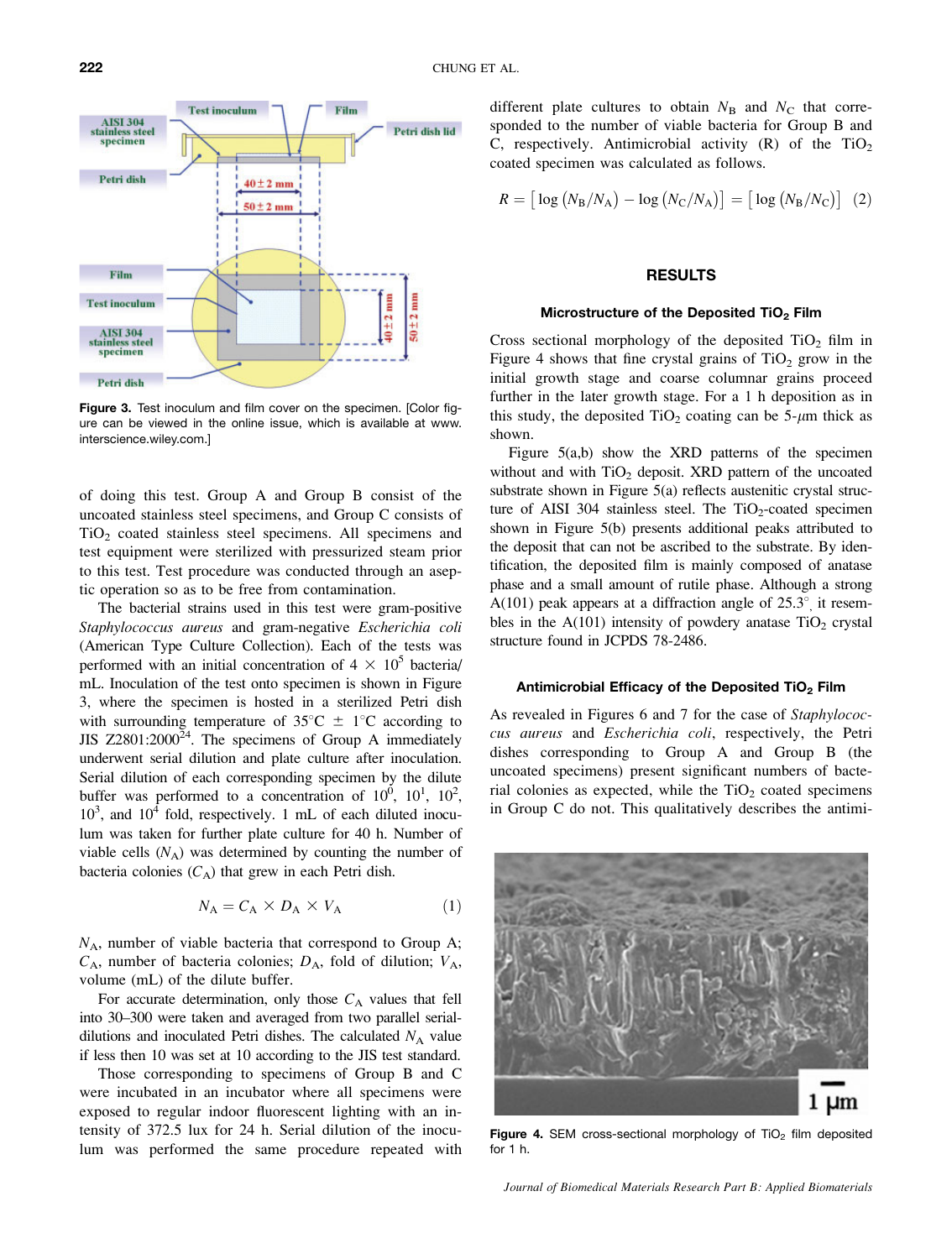

Figure 5. XRD patterns of AISI 304 stainless steel specimen (a) without and (b) with  $TiO<sub>2</sub>$  deposit. [Color figure can be viewed in the online issue, which is available at www.interscience.wiley.com.]

crobial ability of the  $TiO<sub>2</sub>$  coated specimens. Although only one Petri dish out of three was taken each for Group A, Group B and Group C to show in Figures 6 and 7, those Petri dishes (not shown) show a similar situation. This proves statistical accuracy of the antimicrobial test.

For both cases of Staphylococcus aureus and Escherichia coli, determination of the numbers of viable bacteria  $(N_A, N_B,$  and  $N_C)$  for Group A, B, and C are compared in Figure 8. The uncoated stainless steel specimens of Group A present  $N_A$  value of 2.85  $\times$  10<sup>5</sup> and 1.06  $\times$  10<sup>5</sup> bacteria, respectively for Staphylococcus aureus and Escherichia coli. The uncoated stainless steel specimens of Group B present an  $N_B$  value of 1.04  $\times$  10<sup>4</sup> and 1.36  $\times$  10<sup>4</sup> bacteria, respectively. For the  $TiO<sub>2</sub>$  coated specimen of Group C, no bacterial colony was observed in the case of Staphylococcus aureus and  $N<sub>C</sub>$  value was designated as 10 bacteria according to the JIS test standard. For the  $TiO<sub>2</sub>$ -coated specimen of Group C in the case of Escherichia coli, the



Figure 6. Staphylococcus aureus colonies formed on the Petri dishes after 40 h in corresponding to (a) Group A stainless steel specimen, (b) Group B stainless steel specimen, and (c)  $TiO<sub>2</sub>$  coated stainless steel specimen. [Color figure can be viewed in the online issue, which is available at www.interscience.wiley.com.]

Journal of Biomedical Materials Research Part B: Applied Biomaterials



Figure 7. Escherichia coli colonies formed on the Petri dishes after 40 h in corresponding to (a) Group A stainless steel specimen, (b) Group B stainless steel specimen, and (c)  $TiO<sub>2</sub>$  coated stainless steel specimen. [Color figure can be viewed in the online issue, which is available at www.interscience.wiley.com.]

 $N_{\rm C}$  value was 4.30  $\times$  10<sup>1</sup> bacteria. Using Eq. (2), to obtain an R value, antimicrobial activity, the  $TiO<sub>2</sub>$  coated specimen presented an R value of 3.0 and 2.5, respectively for Staphylococcus aureus and Escherichia coli. Such values are far beyond the index of 2 for JIS test standard.

#### **DISCUSSION**

The substrate temperature is believed to be the main contributing factor to the film morphology. For the initial film growth stage, substrate is relatively cool and fine crystal grain growth is preferred. For the later growth stage, substrate temperature was elevated due to continuous titanium ion bombardment on the substrate surface as the titanium



Figure 8. For both cases of Staphylococcus aureus and Escherichia coli, determination of the numbers of viable bacteria (a)  $N_A$ , (b)  $N_B$ and (c)  $N_c$ , for Group A, B, and C are compared. [Color figure can be viewed in the online issue, which is available at www.interscience. wiley.com.]